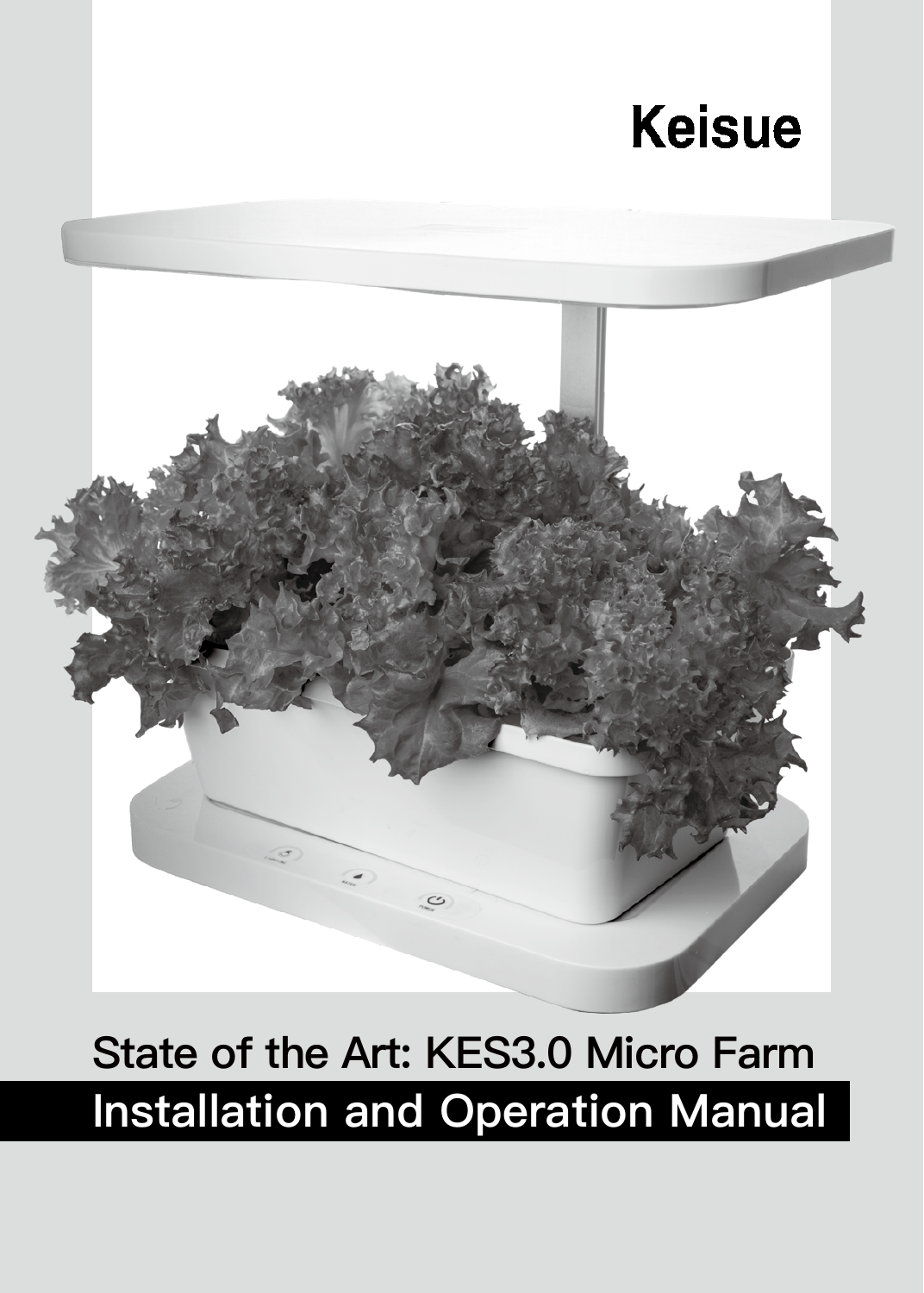# **Keisue**

# State of the Art: KES3.0 Micro Farm

Installation and Operation Manual

Please read through the user manual for the best user experience.

| Product specification and accessories | 3 |
|---------------------------------------|---|
| Ready to start                        |   |
| <b>Function Description</b>           |   |
| Cleaning and Caring                   |   |
| <b>Safety Precautions</b>             |   |

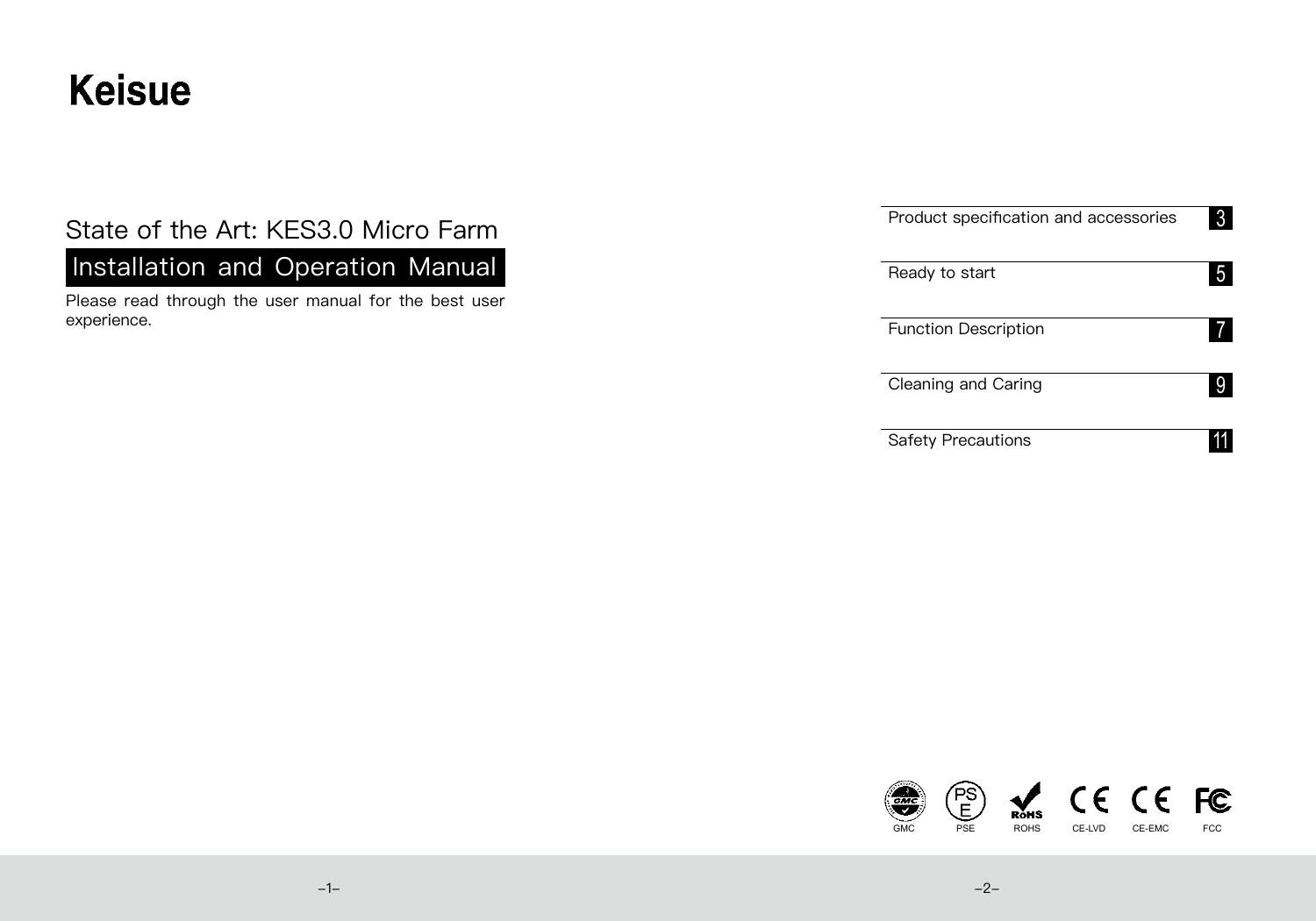# Product specification of KES 3.0 Micro Farm



# Accessories of KES 3.0 Micro Farm



Planting board



**Front side Back side**





-3- -4-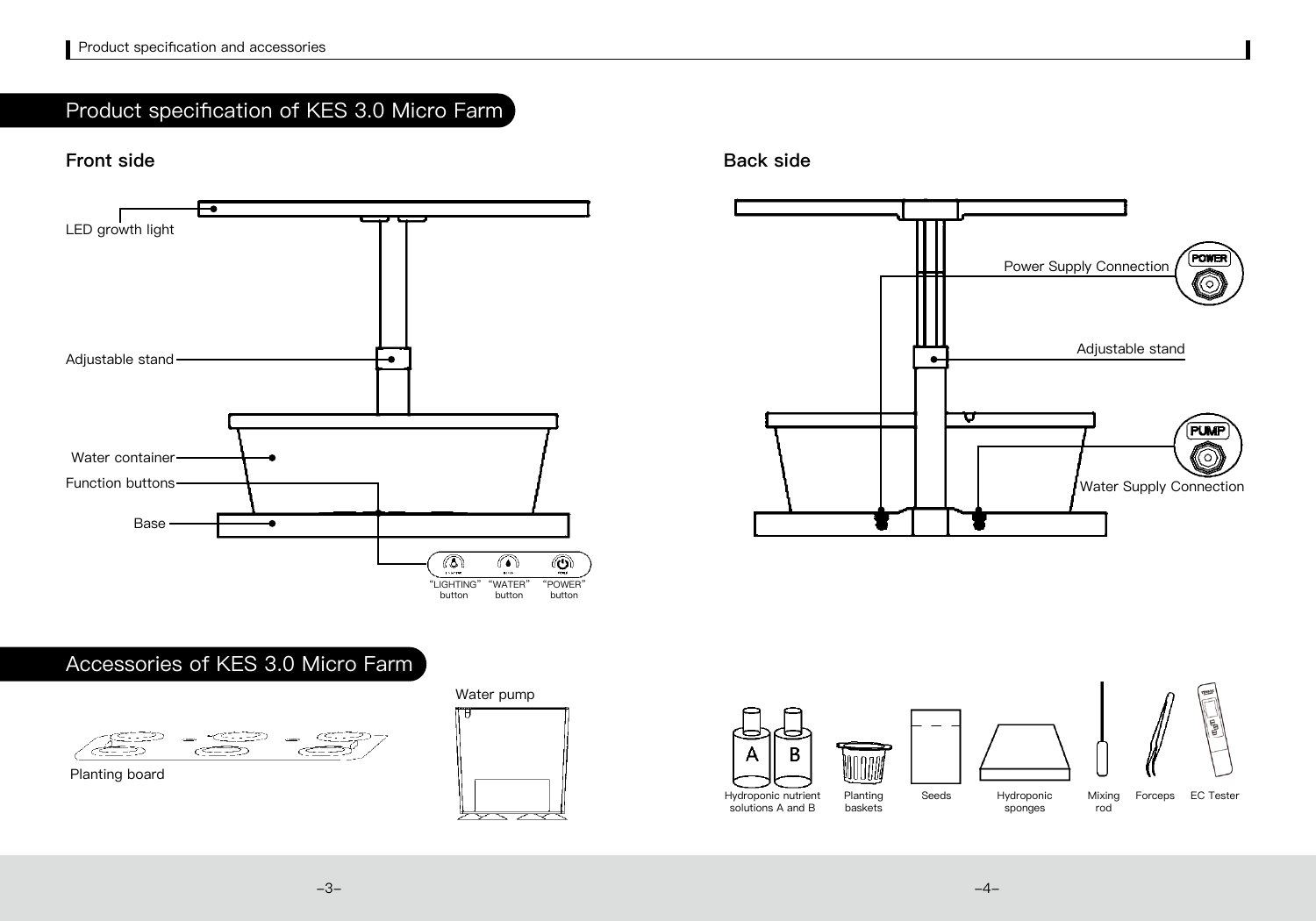## Ready to start

#### **1. Tools Preparation**

Seeds, hydroponic sponges, hydroponic nutrient solution A, hydroponic nutrient solution B, planting baskets, forceps



Reminder: Use tap water or mineral water as the water sources for cultivation.

#### **2. Seed soaking**

Prepare 6 seeds. Soak the seeds in water (20 - 30 ℃) using a container for 2 to 3 hours.

Reminder : it is advised that 1 seed per sponge for planting.

#### **3. Seedlings grow**

- A. Prepare and separate 6 pieces of hydroponic sponges. See Figure 1.
- B. Soak the sponges into water with 3-5 times light press. Squeeze out air for keeping the sponges moist.
- C. Put the soaked seeds into the " cross mark" of the hydroponic sponges to fix the seeds positions and absorb adequate water. See Figure 2.
- D. Fix the sponges in planting baskets. The sponges should be in touch with



the bottom of planting baskets. See Figure 3.



Reminder: The hydroponic sponge should be fixed at the bottom of planting basket to ensure adequate absorption of water.

- E. Install the water pump at the water container center.
- F. Add water into the container until reaching the interval of **Fig.**  "5". The intervals are shown in the inner surface of the container. See Figure 4.
- G. Connect the water pump to the power supply "PUMP" located at the stand back. See Figure 5.
- H. Cover the container with planting board. Place all the planting baskets prepared in (3) on the board.
- I. Connect the power source. Press the"POWER" button, followed by the "WATER" button. See Figure 6.





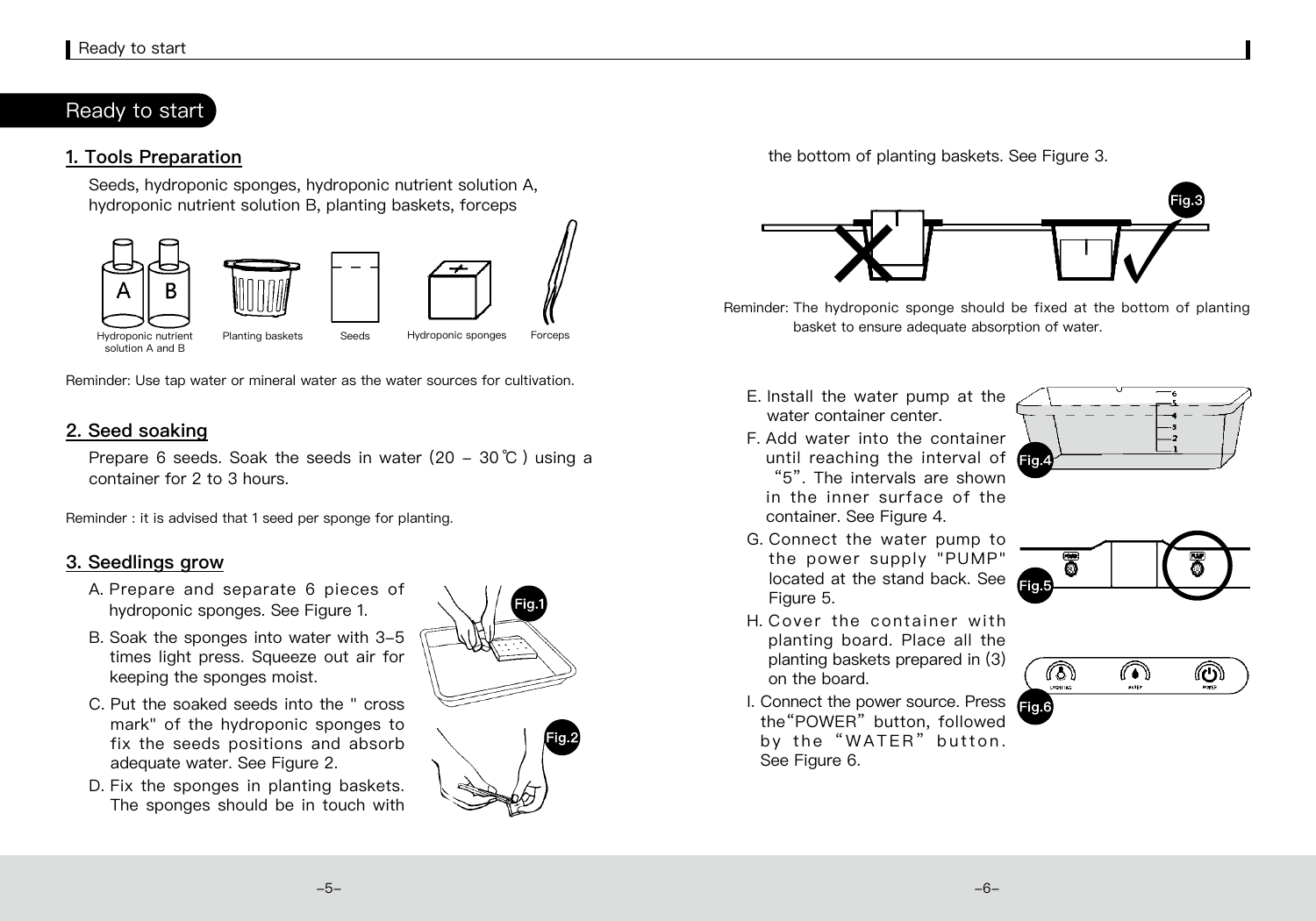## Function Description

#### **The illustration of control panel**



#### **The illustration of buttons**

Press the "POWER" button when the power supply is connected. The default time setting for this product is 06:00.

Press the "WATER" button and "LIGHTING" button. The default time setting for water and lighting operation is from 06:00 to 21:59.

To Switch off the machine, press the "POWER" button, the water and lighting supply will shut down simultaneously.

Reminder: If the power supply is disconnected for a few hours, the machine will resume default setting when reconnected.

## **The setting of "LIGHTING"**

Press down the "LIGHTING" button for 3 seconds until it flashes toenter the setting mode of light intensity. There are 4 modes of light intensity.

- Mode 1: The "LIGHTING" button flashes once in 1.5 seconds, the light intensity is 25%.
- Mode 2: The "LIGHTING" button flashes twice in 1.5 seconds, the light intensity is 50%.
- Mode 3: The "LIGHTING" button flashes three times in 1.5 seconds, the light intensity is 75%.
- Mode 4: The "LIGHTING" button flashes four times in 1.5 seconds, the light intensity is 100%.

Choose mode by clicking the "LIGHTING" button in the setting mode. Press down 3 seconds to exit the setting.

### **The setting of "WATER"**

Press down the "WATER" button for 3 seconds until it flashes to enter the setting mode of water cycle frequency. There are 4 different modes of water cycle frequency.

- Mode 1: The "WATER" button flashes once in 1.5 seconds. The water cycle operates for 5 minutes in every hour.
- Mode 2: The "WATER" button flashes twice in 1.5 seconds. The water cycle operates for 5 minutes in every 4 hours.
- Mode 3: The "WATER" button flashes three times in 1.5 seconds. The water cycle operates for 5 minutes for every 16 hours.
- Mode 4: The "WATER" button flashes four times in 1.5 seconds.

The water cycle operates for the entire 16 hours. Choose mode by clicking the "LIGHTING" button in the setting mode. Press down 3 seconds to exit the setting.

#### **Table 2**

| The operation time of electric water pump for different modes |        |        |        |        |
|---------------------------------------------------------------|--------|--------|--------|--------|
| Time slots                                                    | Mode 1 | Mode 2 | Mode 3 | Mode 4 |
| $6:00 - 6:05$                                                 |        |        |        |        |
| $7:00 - 7:05$                                                 |        |        |        |        |
| $8:00 - 8:05$                                                 |        |        |        | 6:00   |
| $9:00 - 9:05$                                                 |        |        |        |        |
| $10:00 - 10:05$                                               |        |        |        |        |
| $11:00 - 11:05$                                               |        |        |        |        |
| $12:00 - 12:05$                                               |        |        |        |        |
| $13:00 - 13:05$                                               |        |        |        |        |
| $14:00 - 14:05$                                               |        |        |        |        |
| $15:00 - 15:05$                                               |        |        |        |        |
| $16:00 - 16:05$                                               |        |        |        |        |
| $17:00 - 17:05$                                               |        |        |        |        |
| $18:00 - 18:05$                                               |        |        |        |        |
| $19:00 - 19:05$                                               |        |        |        |        |
| $20:00 - 20:05$                                               |        |        |        | 22:00  |
| $21:00 - 21:05$                                               |        |        |        |        |
| $22:00 - 22:05$                                               |        |        |        |        |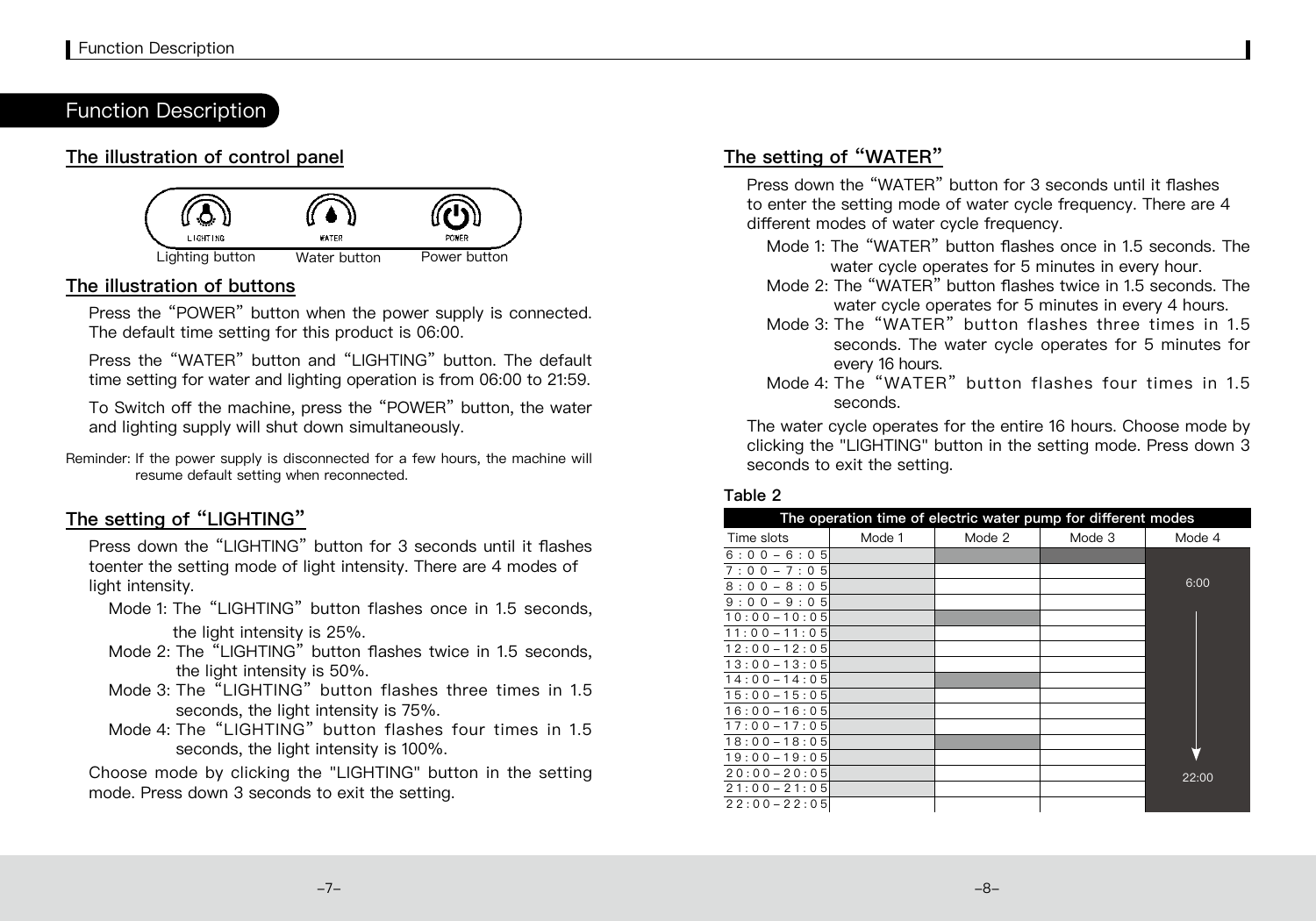5. To set product time, Press the "POWER" button to switch on the machine. Press down the "POWER" button for 3 seconds for auto dealt time setting (08:00am). The setting finish when the "POWER" button flashes for 3 times.

# Cleaning and caring

#### **Cleaning**

To maintain a clean environment for plantation, it is advised that the planting board and water container should be washed after harvest. Please avoid making the plug wet.

- 1. Machine cleaning: Switch off the "POWER" button. Disconnect the power supply and water pump. Dispose the waste water and dry the machine at ventilation location.
- 2. Hydroponic sponge: Consumable. Dispose after planting.
- 3. Planting baskets: Reusable. Clean and reuse after planting.

Reminder: Please use neutral detergents for cleaning.

### **Carring**

- 1. Please strictly follow the instructions of this user manual. It is advised to use the default mode of this model for the best user experience.
- 2. Avoid making the plug and cables wet when cleaning.
- 3. This product is designed for indoor use only. Avoid direct illumination of sunlight. To avoid accidents, place the product on a flat surface. To ensure ventilation, the back of the machine should have a minimum distance of 10 cm with the wall.

#### **Malfunctioning and solution**

There is a protection function for water pump. Water pump would not operate with 2 situations:

- Water level is too low
- No water in the water container while the "WATER" button is switched on

#### Solution:

- Switch off the "WATER" button and add water to level "1" in the container.
- Check the connection of water pump power.

If the water pump is still malfunctioning after switch on the water pump, contact the distributor for assistance and maintenance.